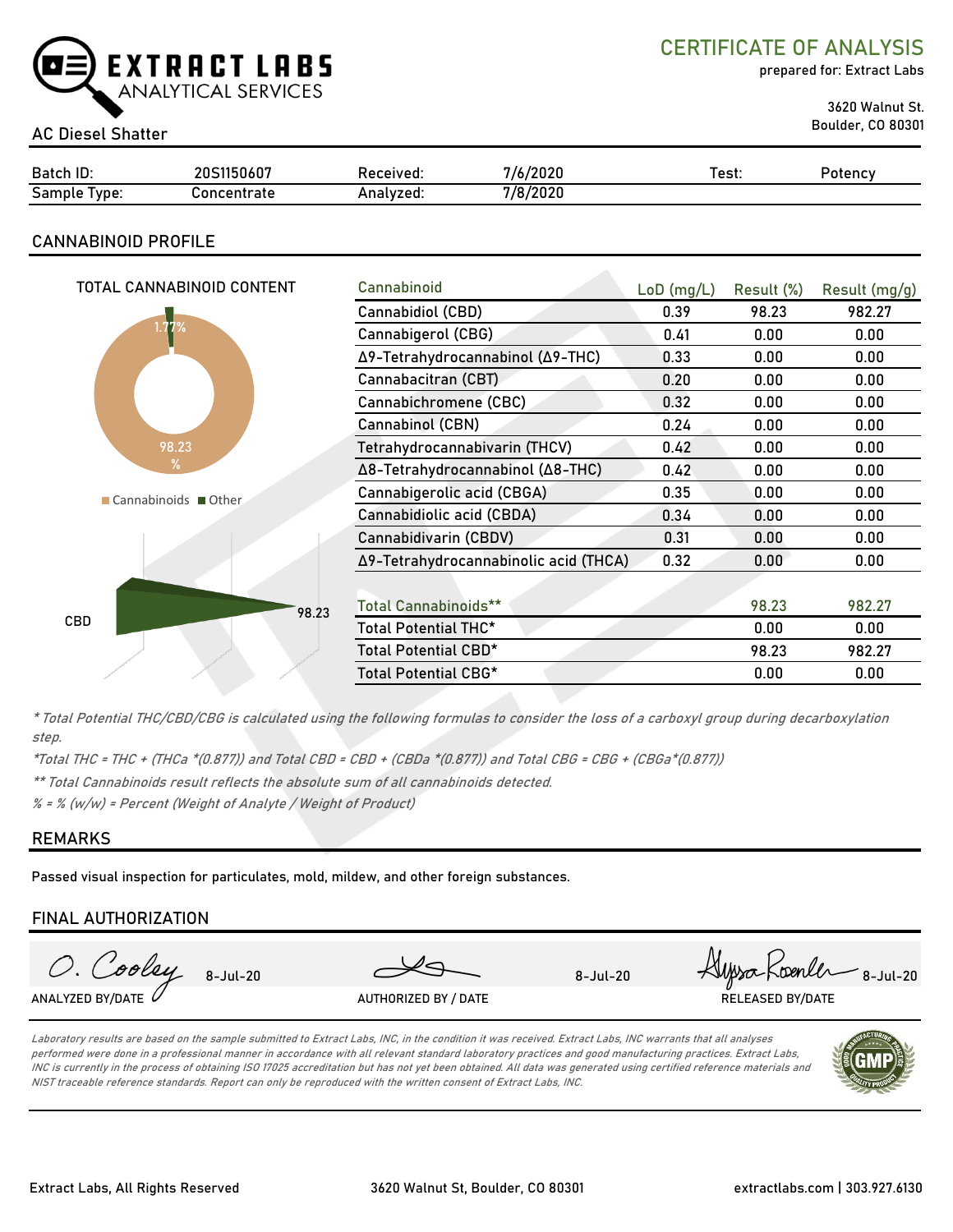

CERTIFICATE OF ANALYSIS

prepared for: Extract Labs

 3620 Walnut St. Boulder, CO 80301

# AC Diesel Shatter

| Batch ID:       | 20S1150607  | Received: | /2020    | Test: | <b>Residual Solvents</b> |
|-----------------|-------------|-----------|----------|-------|--------------------------|
| Sample<br>lvpe: | `oncentrate | Analvzed: | 7/7/2020 |       |                          |
|                 |             |           |          |       |                          |

### RESIDUAL SOLVENTS

| <b>SOLVENT</b>           | <b>REPORTABLE RANGE</b> | <b>RESULT (ppm)</b> |
|--------------------------|-------------------------|---------------------|
| Acetone                  | 100-1000                | 0.00                |
| Acetonitrile             | 100-1000                | 0.00                |
| Benzene                  | $0.2 - 4$               | 0.00                |
| <b>Butanes</b>           | 100-1000                | 0.00                |
| <b>Ethanol</b>           | 100-1000                | 0.00                |
| Heptane                  | 100-1000                | 0.00                |
| Hexanes                  | $6 - 120$               | 0.00                |
| <b>Isopropyl Alcohol</b> | 100-1000                | 0.00                |
| Methanol                 | $100 - 1000$            | 0.00                |
| Pentane                  | 100-1000                | 0.00                |
| Propane                  | 100-1000                | 0.00                |
| Toluene                  | $18 - 360$              | 0.00                |
| Xylenes                  | 43-860                  | 0.00                |

#### REMARKS

Passed visual inspection for particulates, mold, mildew, and other foreign substances.

### FINAL AUTHORIZATION

ANALYZED BY/DATE AUTHORIZED BY / DATE AUTHORIZED BY / DATE RELEASED BY/DATE

Kevin Pardon 7-Jul-20 Servin Pardon 7-Jul-20

Laboratory results are based on the sample submitted to Extract Labs, INC, in the condition it was received. Extract Labs, INC warrants that all analyses performed were done in a professional manner in accordance with all relevant standard laboratory practices and good manufacturing practices. Extract Labs, INC is currently in the process of obtaining ISO 17025 accreditation but has not yet been obtained. All data was generated using certified reference materials and NIST traceable reference standards. Report can only be reproduced with the written consent of Extract Labs, INC.